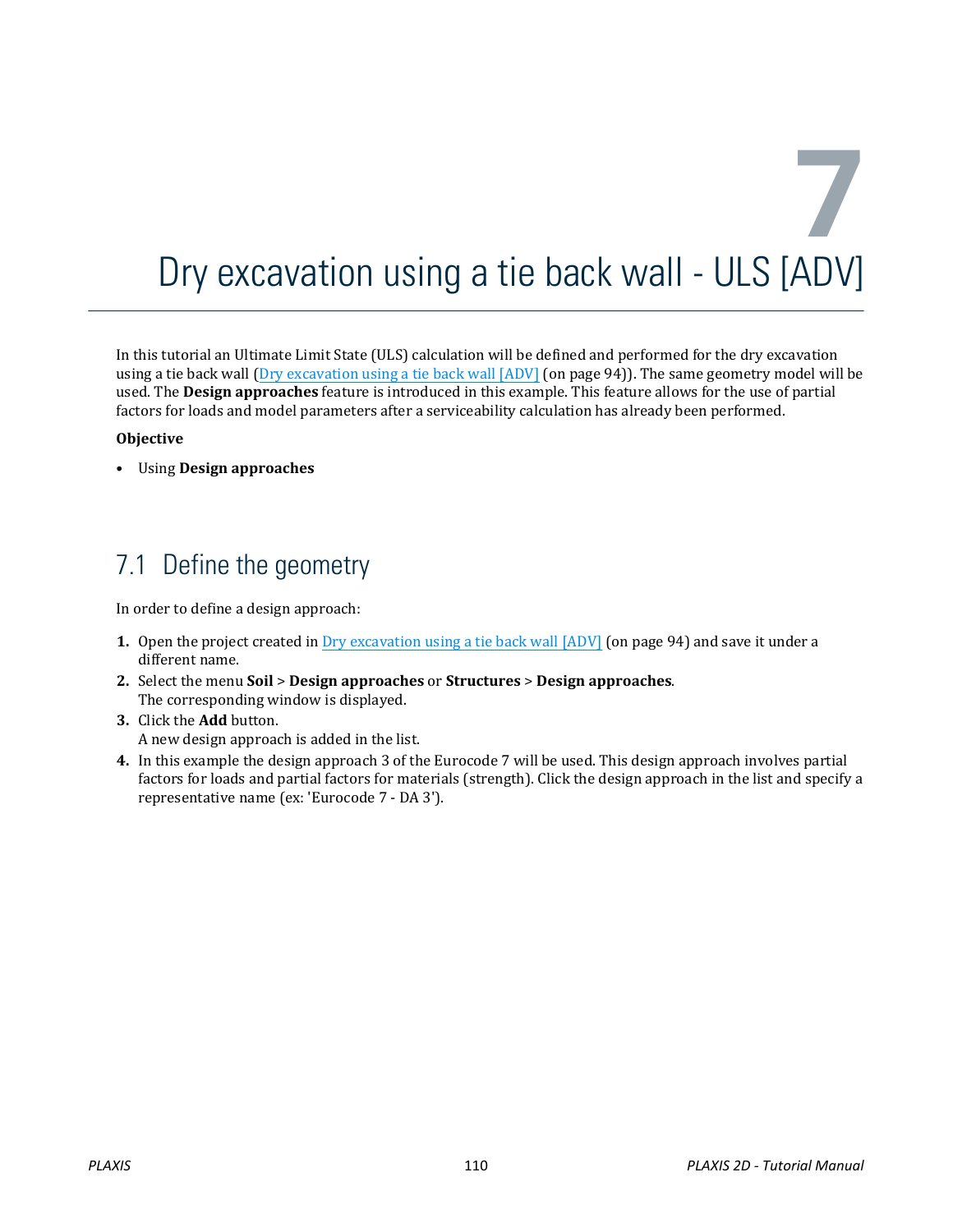Define the geometry

|                         | Design approaches               |         | $\Box$        | $\times$ |
|-------------------------|---------------------------------|---------|---------------|----------|
| Identification          |                                 |         | Add           |          |
|                         | Eurocode - 7 [DesignApproach_1] |         | <b>Delete</b> |          |
|                         |                                 |         | Copy          |          |
|                         |                                 |         | Import/export |          |
|                         |                                 |         |               |          |
|                         | <b>Materials</b>                |         |               |          |
| #                       | Description                     | Factor  |               |          |
| $\mathbf{1}$            | Permanent unfavourable          | Not set | Add           |          |
| $\overline{2}$          | Permanent favourable            | Not set | <b>Delete</b> |          |
| 3                       | Variable unfavourable           | 1,3000  |               |          |
| Loads<br>$\overline{4}$ | Variable favourable             | Not set |               |          |
|                         |                                 |         |               |          |

*Figure 85: Partial factors for loads*

|                | Design approaches               |         |               |  |
|----------------|---------------------------------|---------|---------------|--|
| Identification |                                 |         | Add           |  |
|                | Eurocode - 7 [DesignApproach_1] |         | <b>Delete</b> |  |
|                |                                 |         |               |  |
|                |                                 |         | Copy          |  |
|                |                                 |         |               |  |
|                |                                 |         | Import/export |  |
|                |                                 |         |               |  |
|                |                                 |         |               |  |
|                |                                 |         |               |  |
|                |                                 |         |               |  |
|                |                                 |         |               |  |
|                |                                 |         |               |  |
|                | <b>Materials</b>                |         |               |  |
| Loads<br>#     |                                 | Factor  |               |  |
| $\mathbf{1}$   | Description<br>Weight (gamma)   | Not set | Add           |  |
| $\overline{2}$ | Effective friction angle (phi') | 1.2500  | <b>Delete</b> |  |
| 3              | Effective cohesion (c')         | 1.2500  |               |  |
| $\overline{4}$ | Undrained strength (s_u)        | Not set | Materials     |  |
|                |                                 |         |               |  |
|                |                                 |         |               |  |
|                |                                 |         |               |  |

*Figure 86: Partial factors for materials*

- **5.** In the lower part of the window the partial factors can be defined for loads and materials. Set the partial factor for **Variable unfavourable** to 1.3.
- **6.** Click the **Materials** tab.
- **7.** Assign a value of 1.25 to **Effective friction angle** and **Effective cohesion**.
- **8.** Click the **Materials...** button. The **Material sets** window pops up.
- **9.** Open the **Loam** material data set. Note that the view has changed. In the current view it is possible to assign factors to different soil parameters, as well as to see the effect of these factors on the soil parameters.
- **10.** Click the **Parameters** tab. In the **Parameters** tabsheet select the corresponding labels for c'<sub>ref</sub> and φ'.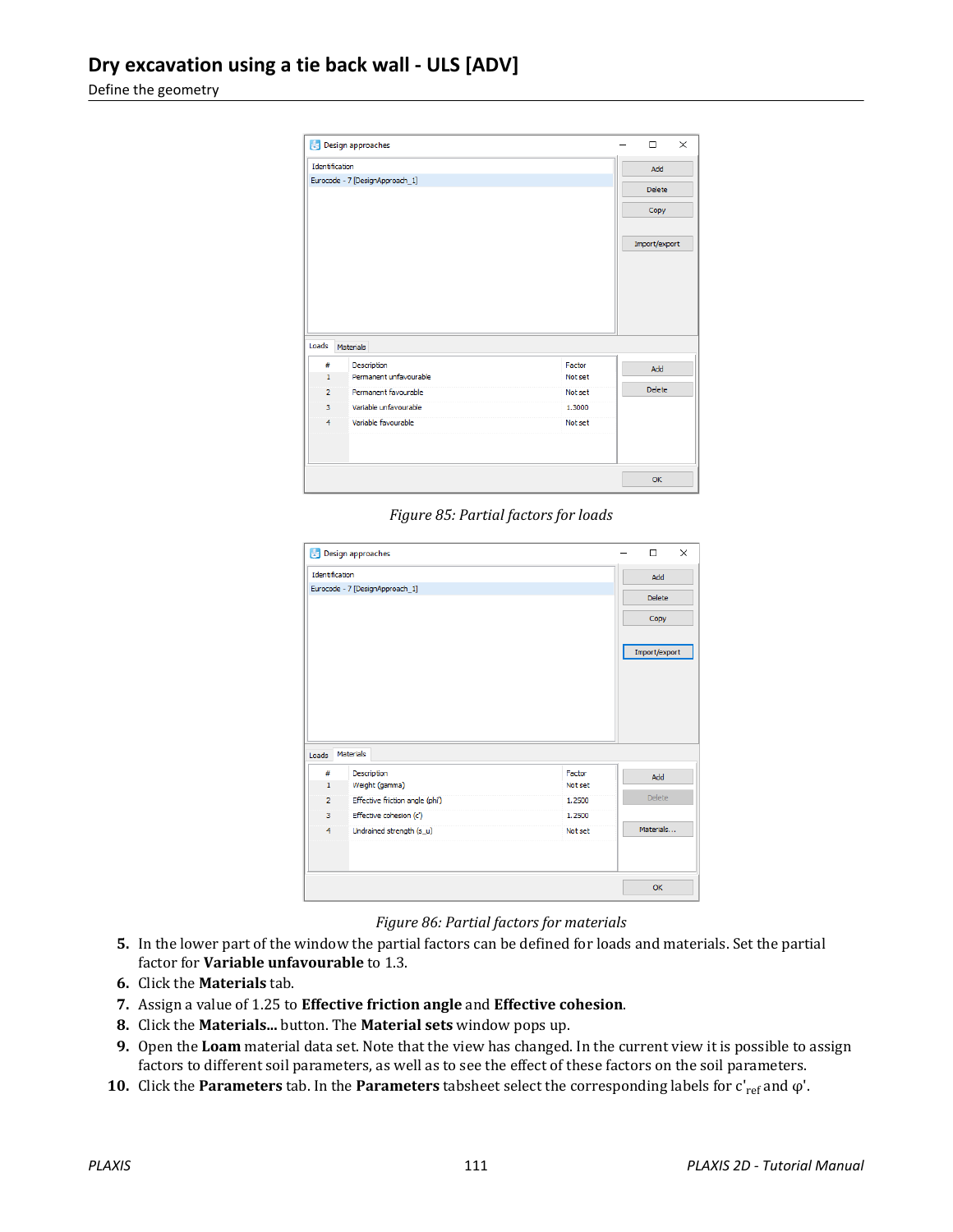Define and perform the calculation

- **11.** Do the same for the remaining soil data sets.
- **12.** Close the **Design approaches** window.

#### **Note:**

Note that a partial factor for *ϕ* and ψ applies to the tangent of *ϕ* and ψ respectively.

# 7.2 Define and perform the calculation

There are two main schemes to perform design calculations in relation to serviceability calculations (see Design approaches in the Reference Manual). The first approach is used in this tutorial.

#### 7.2.1 Changes to all phases

- **1.** Proceed to the **Staged construction** mode.
- **2.** In the **Phases explorer** click the phase Phase\_1.
- **3.** Add a new phase.
- **4.** Double-click the newly added phase to open the **Phases** window.
- **5.** In the **General** subtree of the **Phases** window select the defined design approach in the corresponding dropdown menu.
- **6.** In the **Model explorer** expand the **Line loads** and all the subtrees under it.
- **7.** Select the **Variable unfavourable** option in the **LoadFactorLabel** drop-down menu of the static component of the load.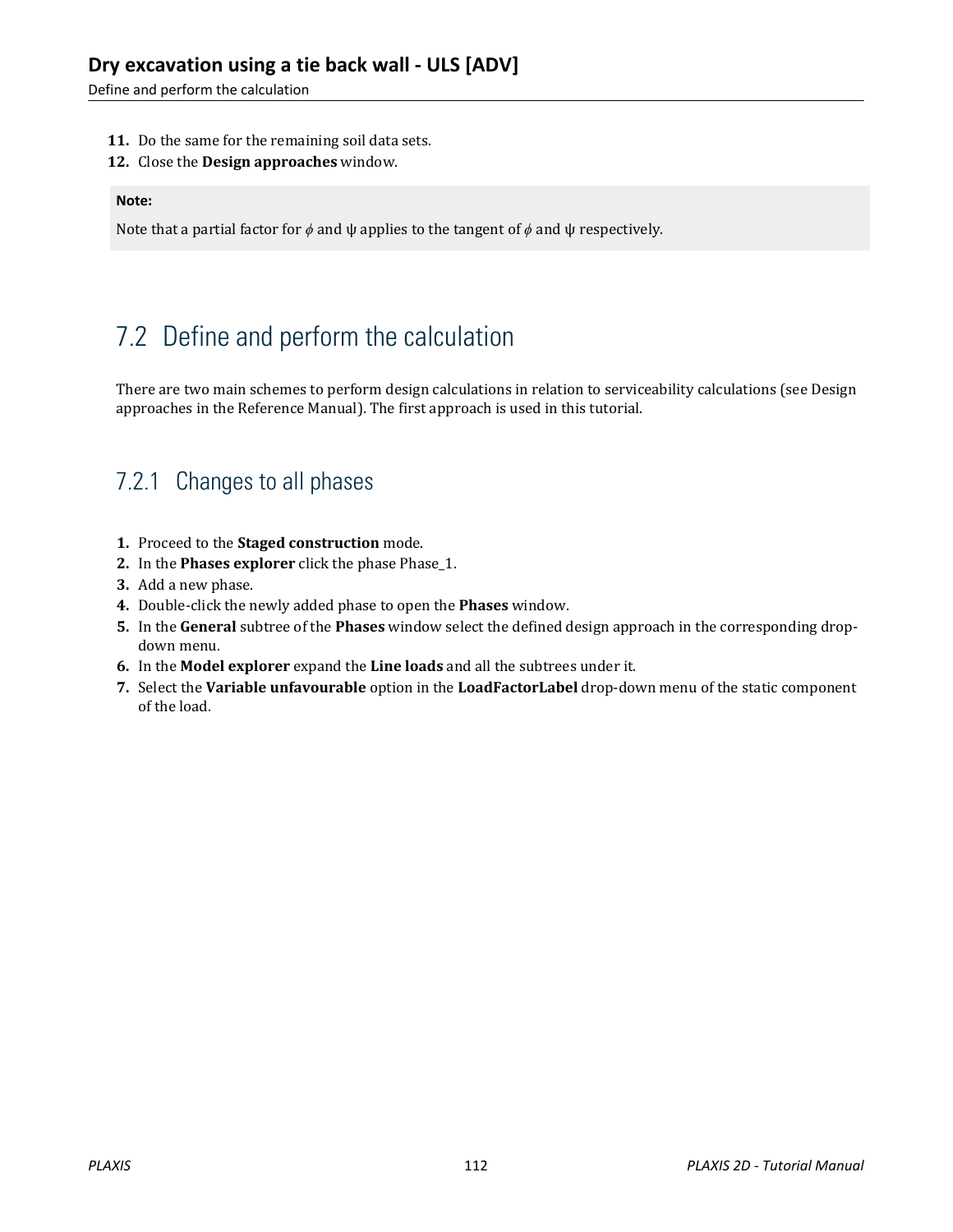

*Figure 87: Assignment of factor label to loads in the Selection explorer*

**8.** Follow the same steps to define ULS phases for all the remaining SLS phases. Make sure that the Phase 7 starts from Phase 1, Phase 8 from Phase 2, Phase 9 from Phase 3 and so on.

### 7.2.2 Execute the calculation

- **1.** Click the **Select points for curves** button  $\triangledown$  in the side toolbar.
- **2.** Select some characteristic points for curves (for example the connection points of the ground anchors on the diaphragm wall, such as (40 27) and (40 23)).
- **3.** Click the **Calculate** button  $\int_{0}^{\infty}$  to calculate the project.
- **4.** After the calculation has finished, save the project by clicking the Save button  $\begin{array}{|c|c|}\n\hline\n\end{array}$

## 7.3 Results

The results obtained for the design approach phases can be evaluated in Output. The figure below displays the ΣMstage - |u| plot for the node located at (40.0 27.0).